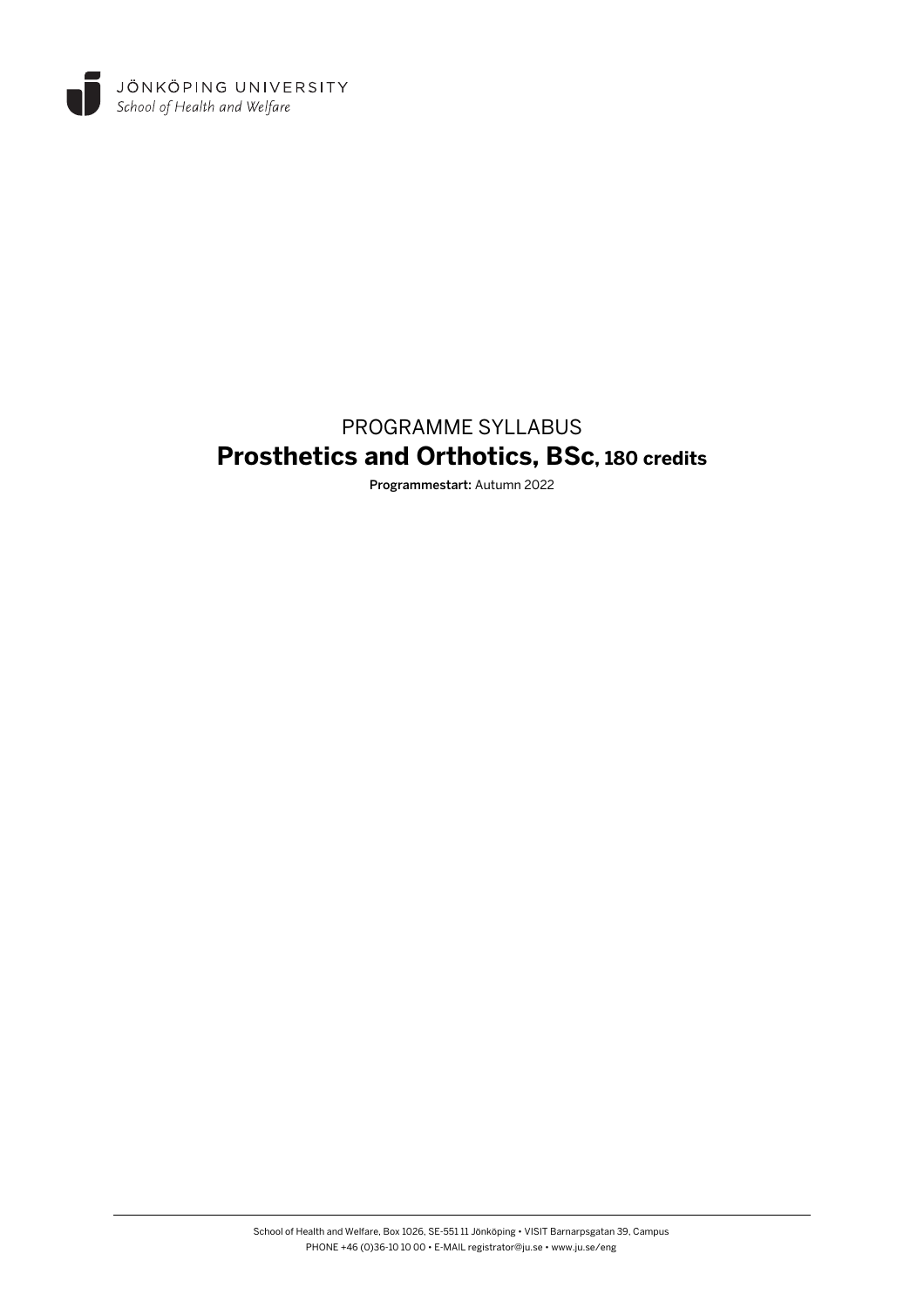# PROGRAMME SYLLABUS **Prosthetics and Orthotics, BSc, 180 credits**

Prosthetics and Orthotics, BSc, 180 högskolepoäng

| Programme<br>code: | HGPO8                         |
|--------------------|-------------------------------|
|                    | Confirmed by: Dean 2017-05-15 |
| Revised by:        | Dean 2022-02-28               |
| Version:           | 5.2                           |
|                    |                               |

Programmestart: Autumn 2022 Education Cycle: First-cycle level

## Title of qualification

Degree of Bachelor of Science in Prosthetics and Orthotics Degree of Bachelor of Science with a major in Prosthetics and Orthotics

#### Programme overview Scope

The programme of studies comprises 180 credits and leads to a degree in prosthetics and orthotics or a degree with a major in prosthetics and orthotics. The objectives for the degree are described in the Higher Education Ordinance´s System of Qualification (Annex 2, The Higher Education Ordinance SFS 1993:100 and subsequent amendment).

The programme of studies consists of a number of courses. Each course has its own established course syllabus with stated admission requirements. The study programme consists of compulsory courses corresponding to 172.5 credits and the remaining 7.5 credits can be obtained via an optional course. The main area of prosthetics and orthotics accounts for 131.5 credits.

A full academic year of 40 weeks corresponds to 60 credits, whereby an average of 1.5 credits corresponds to one week of studies of at least 40 hours.

#### Content and organisation

The programme begins with basic courses within the main subject area of prosthetics and orthotics, as well as courses in the fields of medicine, science and behavioural science. As the programme progresses, the emphasis on the main subject area increases so that, by the end of the programme, this is the sole focus area. The courses within the main subject area of prosthetics and orthotics are organised so as to represent a logical progression. Within the programme, emphasis is placed on the courses in medicine, science and behavioural science serving to support the main subject area of prosthetics and orthotics.

The student can make use of the elective course in order to orient their studies towards a subject that is of particular interest. The choice of course can be made from within the range of courses offered by the School of Health and Welfare, provided that the student meets the specific admission requirements. Due to resource limitations, students are not guaranteed a place on a particular elective course but must compete with other applicants, in accordance with the selection rules of the course syllabus. The student can also choose courses offered by other universities and colleges, both nationally and internationally. All elective courses must correspond to the objectives of the study programme. All elective courses must be approved by the programme co-ordinator.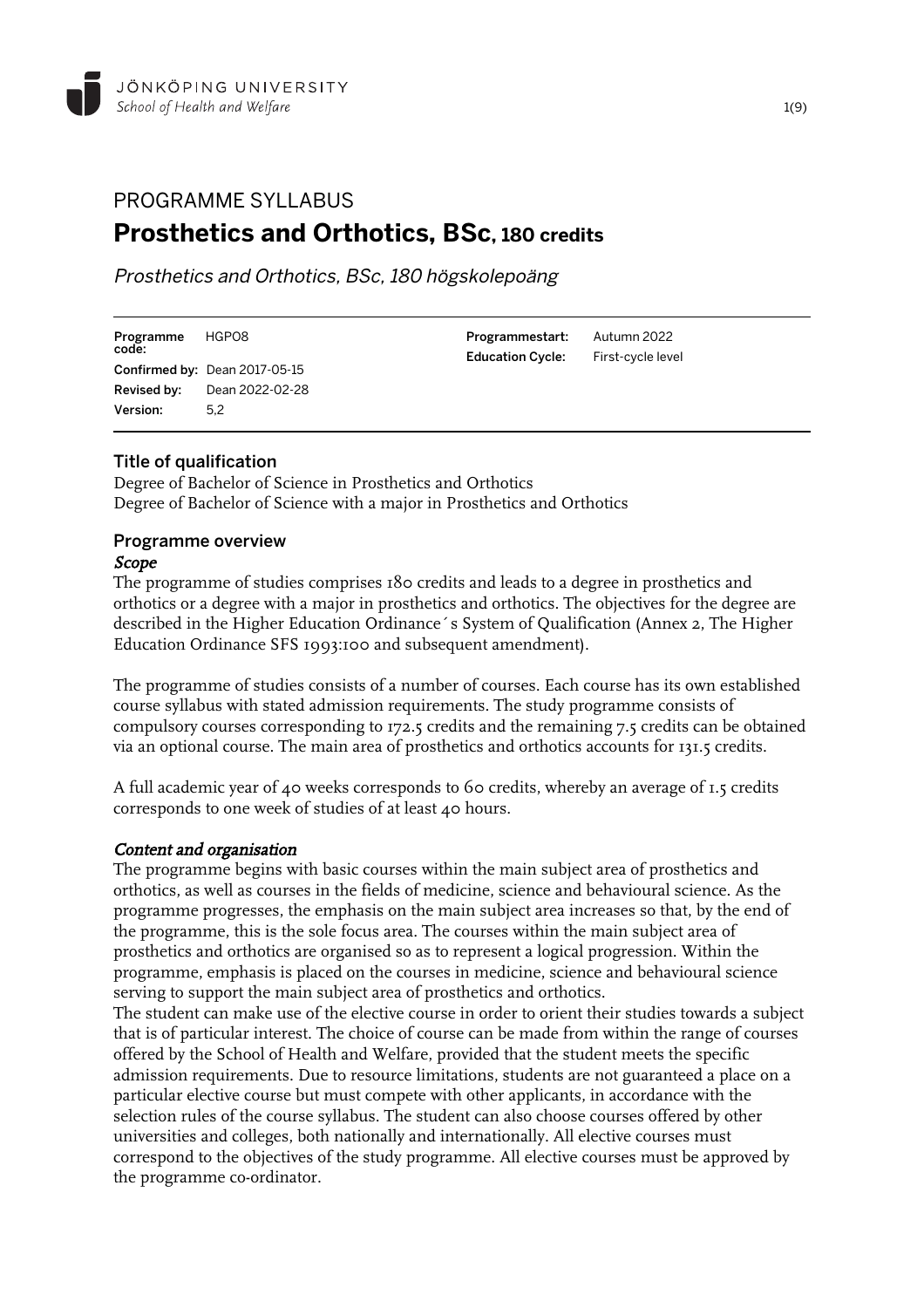The main subject area of orthopaedic technology includes clinical placement studies within a department working with prosthetics and orthotics. For this placement, the student has access to study locations within the Nordic region. The purpose of the clinical placement studies is that the student shall be able to integrate theory with practice. The clinical placement studies also enable the student to develop skills in the solving of different sorts of practical problems, as well as to develop the capacity for empathy with consideration to an ethical and professional approach regarding individuals and their loved ones. The student shall also develop an understanding and respect for the skills of other occupational groups.

#### Forms of work

The study programme is conducted with a problem-oriented approach with a focus on the student's own learning. The forms of work are adapted to the nature of the course and the degree of specialisation, and may consist of literature studies, lectures, seminars and assignments conducted either individually or in groups. Students work in laboratories in order to practise working with situations that resemble those that will be encountered in their future occupations.

#### Internationalisation

The School of Health and Welfare works actively to create an international environment for study and research, which results in exchanges for students, teachers and researchers. The idea of internationalisation is that the student gains awareness of their role and responsibility as a professional working within prosthetics and orthotics in a global perspective. This can be achieved by means of exchange programmes for studies abroad but also by meetings with foreign lecturers and exchange students.

The prosthetics and orthotics programme has, via the School of Health and Welfare, agreements with universities and colleges in a number of countries. For students who choose to study courses at other universities and colleges, it is necessary that the chosen courses comply with the framework of the study programme's objectives. This is determined by the programme coordinator.

#### Educational approach

The School of Health and Welfare's basic educational approach is that the individual should be given the freedom to seek their own knowledge and to take responsibility for their learning and their personal development. The educational objective is that the individual shall acquire the skills and preparedness in order to participate in the development of a changing society. The educational approach means that:

- the learning environment actively promotes the seeking of knowledge and the student's own responsibility

- learning processes and forms of examination contribute to the development of the student's capacity for critical thinking, problem-solving, in-depth learning and understanding

- learning processes promote the development of a professional approach when working with patients/clients/users

- a scientific approach is a natural part of the learning process

- the clinical placement studies provide the student with opportunities to observe, analyse and reflect on the various aspects that are significant to the ensuring of high quality work.

The educational approach is enshrined within the various programmes by means of the forms of work that support the students' learning processes. Regular course evaluations shall be carried out and the results of these taken into account in the formulation of the study programme, course syllabus, forms of work and examination forms. Students shall be involved in this work. The management of the School of Health and Welfare has a responsibility to regularly monitor and evaluate the development of the educational approach.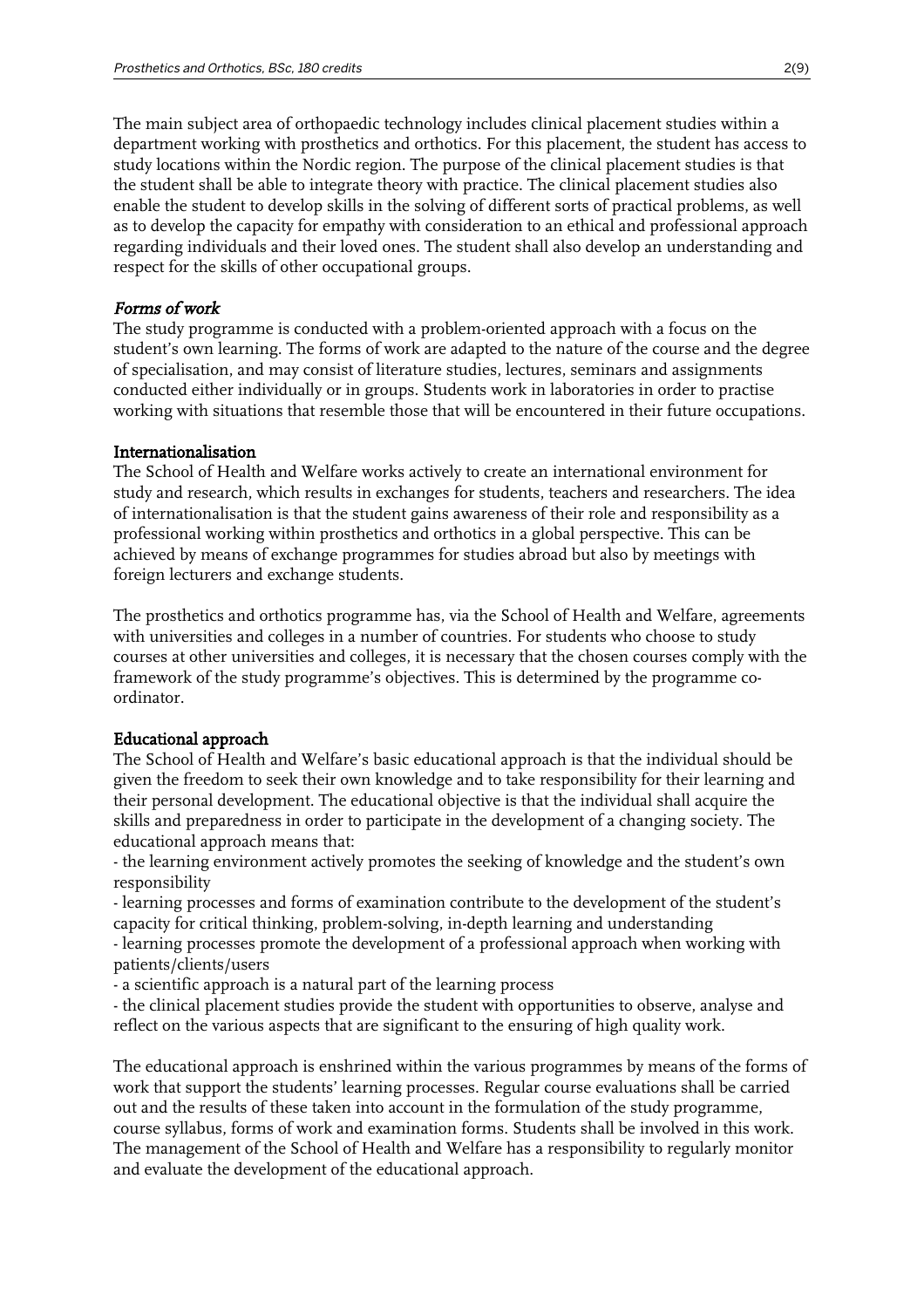## The main subject area of prosthetics and orthotics

#### Definition of the main subject area

The main subject area of prosthetics and orthotics focuses upon gaining knowledge and understanding related to assistive technologies, which are designed to replace or support lost or impaired function in persons with musculoskeletal and/or neurological impairments. Prosthetics and orthotics is multidisciplinary and requires knowledge from medicine, behavioral science, mechanics and material science. The main subject is grounded on a comprehensive understanding of human body functions and structures and in particular the mechanical consequences of applying an external device to the body.

The main subject area of prosthetics and orthotics requires knowledge about; pathological conditions affecting musculoskeletal and neurological systems; the biomechanics of normal and pathological human movement; mechanical interactions between the human body and externally applied devices; materials technology for device design and fabrication. Knowledge is required in both qualitative and quantitative methods.

Within the subject area, theoretical and practical skills are developed for evidence-based decision making related to biomechanical functions of the body, prescription, manufacture, provision and evaluation of prosthetic and orthotic devices. A biopsychosocial perspective is required, recognising that prosthetic and orthotic management not only affects biological structures but also psychosocial aspects of health and wellbeing.

## The progression of the main subject area

With regard to the main subject area of prosthetics and orthotics, the study programme is organised in such a way as to enable the successive broadening and deepening of knowledge as part of the student's skills and competence development.

The main subject begins with an overview of central concepts and theories, and provides both a foundation of knowledge and a scientific approach for in-depth studies. In addition, the student shall acquire knowledge in the identification of different models of health and discuss these with regard to theories and general strategies in order to commence the development of a critical approach to knowledge.

This is then followed by courses covering specific methods that provide guidelines for the provision of prostheses/orthoses and give support for theoretical arguments concerning problems related to prosthetics, orthotics. The programme then progresses to enable the student to be able to integrate knowledge from different subject areas. Information shall be organised and categorised so as to meaningfully address problems, and possible links and/or relationships shall be described.

The courses studied in the latter stages of the programme shall enable the student to acquire more in-depth theoretical knowledge in order to be able to resolve different problems that may arise in the workplace. The student shall be able to independently critically scrutinise and compare different theories and models and generate new ideas. In addition, the student shall demonstrate the capacity for creative thinking and a more in-depth scientific approach to evidence based knowledge.

## **Objectives**

## General aims

According to the Higher Education Act (SFS 1992:1434, and subsequent amendments, Chapter 1, § 8), undergraduate education shall develop students':

- ability to make independent and critical assessments,
- ability to independently distinguish, formulate and solve problems, and
- preparedness to respond to changes in working life.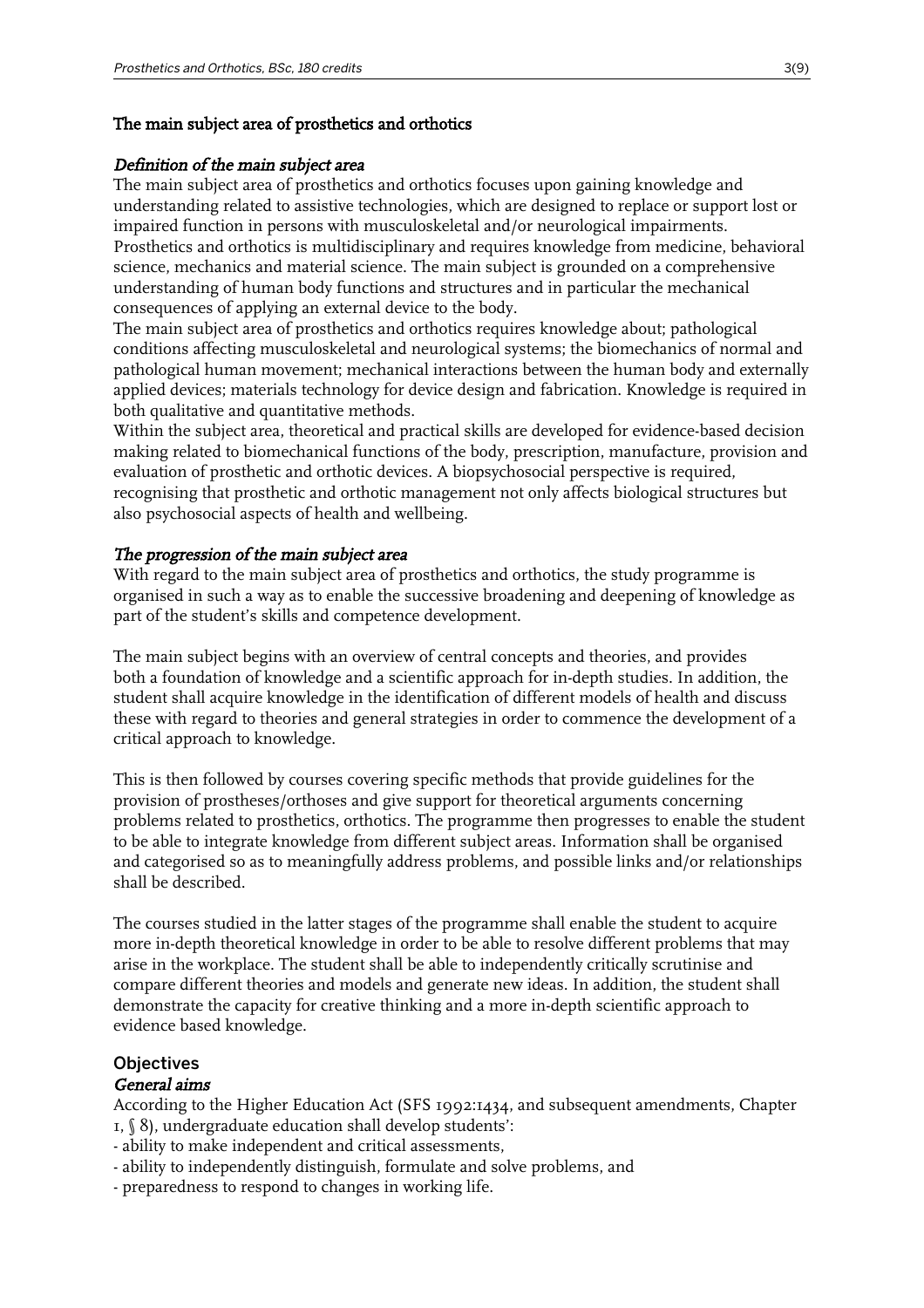Within the area to which the education relates, students shall develop – in addition to knowledge and skills – the ability to:

- seek and assess knowledge at a scientific level,
- follow developments in knowledge, and
- exchange knowledge with people with no specialist knowledge within the field.

## Central objectives

Graduates of the study programme in prosthetics and orthotics shall, in accordance with the System of Qualifications (Annex 2, The Higher Education Ordinance SFS 1993:100, and subsequent amendments), show such knowledge and skills that are required for authorisation as a prosthetic or orthotic technician within:

## Knowledge and understanding

- demonstrate knowledge of the subject's scientific basis, awareness of current research and development work, and knowledge of the link between science and proven experience and the practical importance of this,

- demonstrate knowledge of relevant methods within the field, and

- demonstrate knowledge of relevant directives.

## Skills and abilities

- demonstrate the ability to independently, and in conjunction with the patient, implement prosthetic/orthotic measures and act as a technical specialist within the entire rehabilitation area, - demonstrate the ability to participate in preventative work and to initiate methodological improvements and quality assurance of equipment, working methods and products,

- demonstrate the ability to inform and educate different groups,

- demonstrate the ability to present and discuss (orally and in writing) measures and treatment results with interested parties, and to document these in accordance with relevant directives,

- demonstrate the capacity for teamwork and collaboration with other occupational groups, and - demonstrate the ability to critically examine, assess and use relevant information, and to

discuss new facts, phenomena and issues with different target groups, thereby contributing to the development of the profession and the business.

## Judgement and approach

- demonstrate self-awareness and the capacity for empathy,

- demonstrate the ability to – employing a holistic perspective of the person – make assessments on the basis of relevant scientific, social and ethical aspects with particular regard to human rights,

- demonstrate the ability to act with a professional approach towards patients and their loved ones, and

- demonstrate the ability to identify one's own need of additional knowledge, and to continuously develop one's own skills.

## Independent project (thesis)

To be awarded a degree in prosthetics and orthotics, the student must, within the framework of the course requirements, have completed an independent project (thesis) corresponding to at least 15 credits.

## Programme-specific objectives

In addition to the programme objectives stated in the Higher Education Ordinance, the School of Health and Welfare has its own local objectives for the programme, including that the student shall:

- demonstrate ability for independent clinical decision making and use a patient centred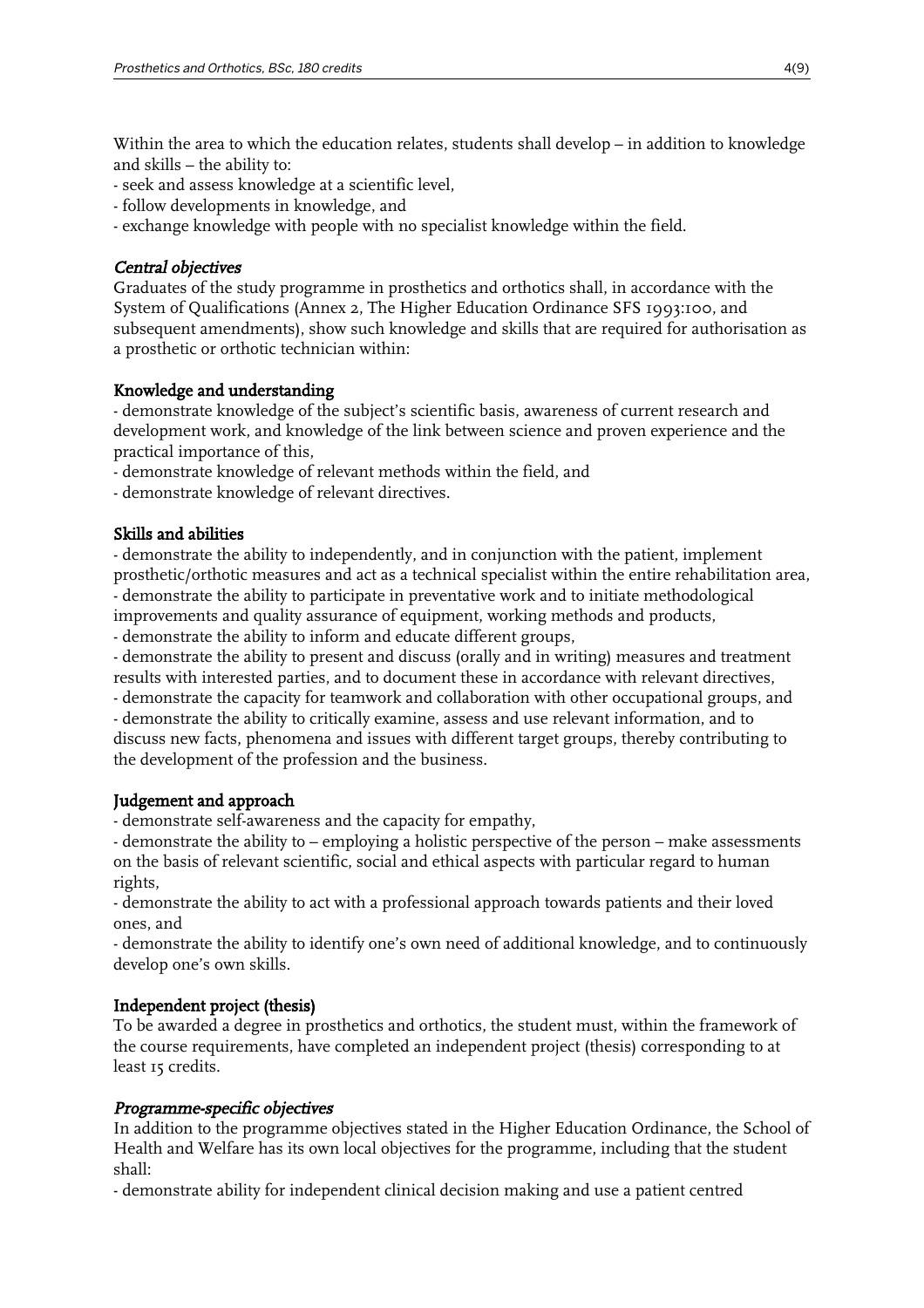approach to interventions spanning all ages

- demonstrate ability see the main subject area of prosthetics and orthotics from a cultural and international perspective

- demonstrate ability for an in-depth scientific attitude in both theoretical as well as clinical applications.

#### **Contents**

## Courses within the programme

All courses within the programme are available at undergraduate level.

#### Courses

#### Mandatory courses

| <b>Course Name</b>                                                                          | <b>Credits</b> | Main field of study          | <b>Specialised</b><br>in | <b>Course Code</b> |
|---------------------------------------------------------------------------------------------|----------------|------------------------------|--------------------------|--------------------|
| Anatomy and Physiology, Basic<br>Course                                                     | 7.5            |                              | G <sub>1</sub> N         | HANG18             |
| <b>Applied Materials Technology</b>                                                         | 7.5            | Prosthetics and<br>Orthotics | G1F                      | HMTK19             |
| <b>Evidence Based Practice and</b><br>Knowledge Translation in<br>Prosthetics and Orthotics | 7.5            | Prosthetics and<br>Orthotics | G <sub>2F</sub>          | HEON11             |
| Mechanics related to Prosthetics<br>and Orthotics                                           | 7.5            | Prosthetics and<br>Orthotics | G <sub>1</sub> N         | HMPG18             |
| Models and Perspectives on<br><b>Health and Disability</b>                                  | 7.5            | Prosthetics and<br>Orthotics | G <sub>1</sub> N         | HMHG18             |
| Orthotic Management and<br>Biomechanics I                                                   | 15             | Prosthetics and<br>Orthotics | G1F                      | <b>HO1K19</b>      |
| Orthotic Management and<br>Biomechanics II                                                  | 7.5            | Prosthetics and<br>Orthotics | G <sub>2F</sub>          | HOMN10             |
| Pathophysiology related to<br>Prosthetics and Orthotics                                     | 7.5            |                              | G1F                      | HPOK19             |
| <b>Prosthetic and Orthotic</b><br>management in Paediatrics                                 | 7.5            | Prosthetics and<br>Orthotics | G <sub>2F</sub>          | HPMN11             |
| Prosthetic and Orthotic<br>Management of the Foot                                           | 15             | Prosthetics and<br>Orthotics | G1F                      | HFOK10             |
| Prosthetic and Orthotic<br>Management of the Upper Limb                                     | 7.5            | Prosthetics and<br>Orthotics | G1F                      | HPLK19             |
| Prosthetic and Orthotics,<br>Independent Research Project                                   | 15             | Prosthetics and<br>Orthotics | G <sub>2</sub> E         | HPOP12             |
| Prosthetic Management and<br>Biomechanics of the Lower Limb                                 | 15             | Prosthetics and<br>Orthotics | G1F                      | HPMK19             |
| Prosthetic Management and<br>Biomechanics of the Lower Limb<br>Ш                            | 7.5            | Prosthetics and<br>Orthotics | G1F                      | <b>H2PK10</b>      |
| <b>Prosthetics and Orthotics</b><br>Introduction                                            | 7.5            | Prosthetics and<br>Orthotics | G1N                      | HPIG18             |
| Prosthetics and Orthotics,<br><b>Clinical Placement Studies</b>                             | 15             | Prosthetics and<br>Orthotics | G <sub>2F</sub>          | HPCN10             |
| Psychology, basic course                                                                    | 7.5            | Psychology                   | G1N                      | HPBG19             |
| Scientific Methods and Statistics                                                           | 7.5            | Prosthetics and<br>Orthotics | G1N                      | HSCG10             |

Elective courses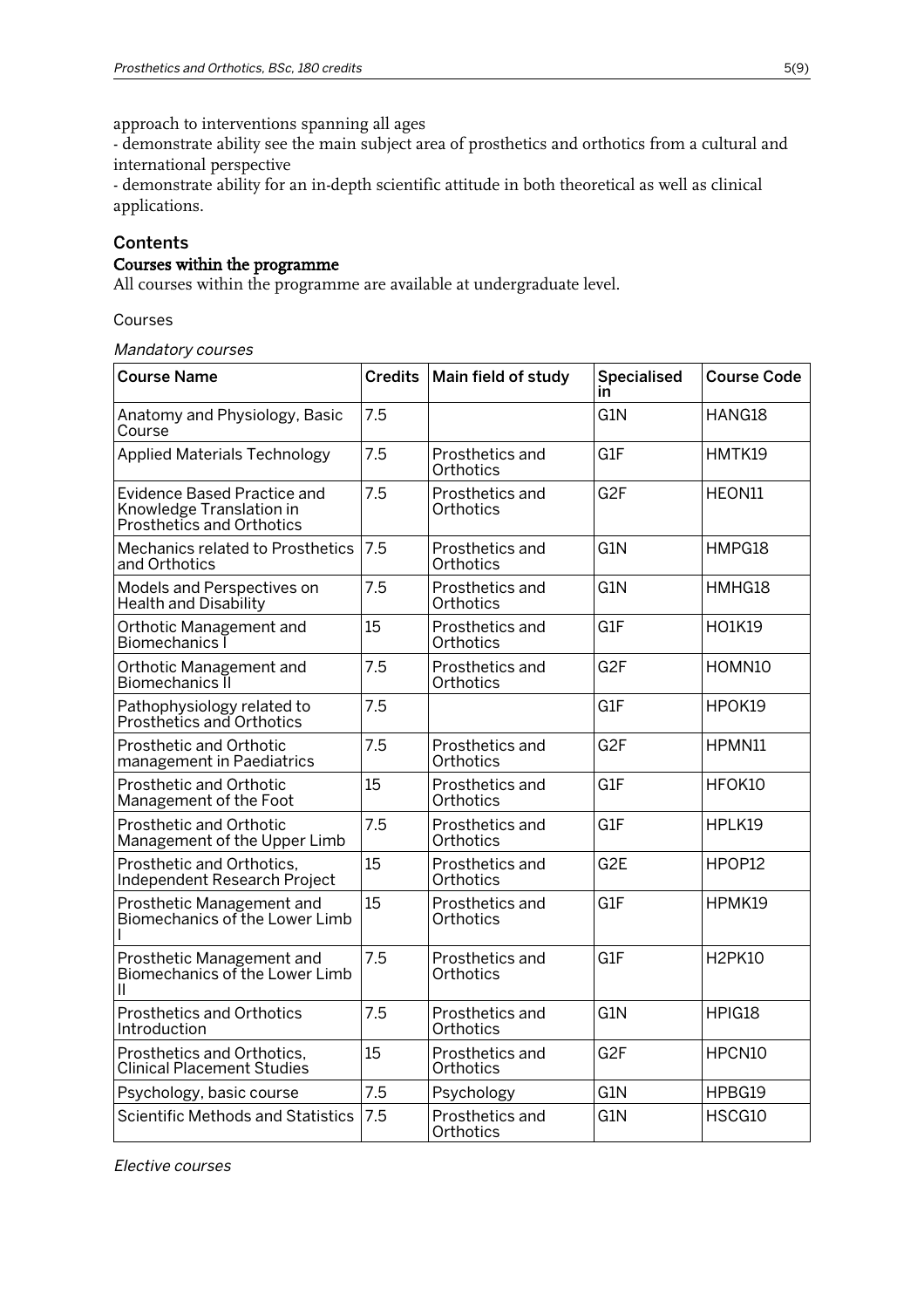| Course Name                                                |     | Credits   Main field of study                         | Specialised      | <b>Course Code</b> |
|------------------------------------------------------------|-----|-------------------------------------------------------|------------------|--------------------|
| Clinical Gait Analysis <sup>1</sup>                        | 7.5 | <b>Prosthetics and</b><br>Orthotics                   | G <sub>1</sub> F | HGAK11             |
| Wheeled Mobility - Wheelchair<br>$ $ use and Provision $1$ | 7.5 | Occupational<br>Therapy, Prosthetics<br>and Orthotics | G1N              | HWMG11             |

## Programme overview

#### Year 1

| Semester 1                                                              |                                                                   | Semester 2                                                              |                                                                              |  |
|-------------------------------------------------------------------------|-------------------------------------------------------------------|-------------------------------------------------------------------------|------------------------------------------------------------------------------|--|
| Period 1                                                                | Period 2                                                          | Period 3                                                                | Period 4                                                                     |  |
| l Models and Perspectives on<br>Health and Disability, 7.5<br>l credits | Anatomy and Physiology,<br>Basic Course, 7.5 credits              | <b>Applied Materials</b><br>Technology, 7.5 credits                     | Prosthetic Management and<br>Biomechanics of the Lower<br>Limb I. 15 credits |  |
| Prosthetics and Orthotics<br>I Introduction. 7.5 credits                | Mechanics related to<br>Prosthetics and Orthotics.<br>7.5 credits | Pathophysiology related to<br>Prosthetics and Orthotics.<br>7.5 credits |                                                                              |  |

#### Year 2

| Semester 3                                            |                                                                                | Semester 4                                                                                               |                                       |  |
|-------------------------------------------------------|--------------------------------------------------------------------------------|----------------------------------------------------------------------------------------------------------|---------------------------------------|--|
| Period 1                                              | Period 2                                                                       | Period 3                                                                                                 | Period 4                              |  |
| Orthotic Management and<br>Biomechanics I, 15 credits | <b>Prosthetic and Orthotic</b><br>Management of the Upper<br>Limb, 7.5 credits | Prosthetic Management and   Prosthetic and Orthotic<br>Biomechanics of the Lower<br>Limb II. 7.5 credits | Management of the Foot, 15<br>credits |  |
|                                                       | Psychology, basic course,<br>7.5 credits                                       | Scientific Methods and<br>Statistics, 7.5 credits                                                        |                                       |  |

#### Year 3

| Semester 5                                                           |                                                                                         | Semester 6                                                                                                                          |                                           |  |
|----------------------------------------------------------------------|-----------------------------------------------------------------------------------------|-------------------------------------------------------------------------------------------------------------------------------------|-------------------------------------------|--|
| Period 1                                                             | Period 2                                                                                | Period 3                                                                                                                            | Period 4                                  |  |
| Orthotic Management and<br>Biomechanics II, 7.5 credits              | Clinical Gait Analysis <sup>1</sup> , 7.5<br>credits                                    | Evidence Based Practice and <i>Prosthetic</i> and Orthotic<br>Knowledge Translation in<br>Prosthetics and Orthotics.<br>7.5 credits | management in Paediatrics,<br>7.5 credits |  |
| Prosthetics and Orthotics, Clinical Placement Studies, 15<br>credits |                                                                                         | Prosthetic and Orthotics, Independent Research Project,<br>15 credits                                                               |                                           |  |
|                                                                      | <b>Wheeled Mobility -</b><br>Wheelchair use and<br>Provision <sup>1</sup> , 7.5 credits |                                                                                                                                     |                                           |  |

#### **Prerequisites**

General entry requirements and high school diploma and specific demand on mathematics, physics, and chemistry. Proof of English proficiency is required.

#### Credit Transfer

A student that has passed component parts of a university programme at another Swedish or foreign university, or who has acquired the equivalent knowledge and skills in another way, can – following evaluation – receive credits for this within the framework of their studies at the School of Health and Welfare. Once the applicant has supplied the necessary documentation, the appropriate head of department will decide whether crediting can occur. The student shall be informed in writing of the content of the decision.

#### Continuation Requirements

The study programme includes the handling of thermoset plastics and chemicals which are regulated by the provisions of the Swedish Work Environment Authority, AFS 2019:3. For this reason, the School of Health and Welfare organises compulsory lung function testing by a specialist clinic, as part of an employment suitability assessment, which takes place at the start of the programme of studies and at later points. An approved employment suitability assessment is a requirement for the continuation of studies.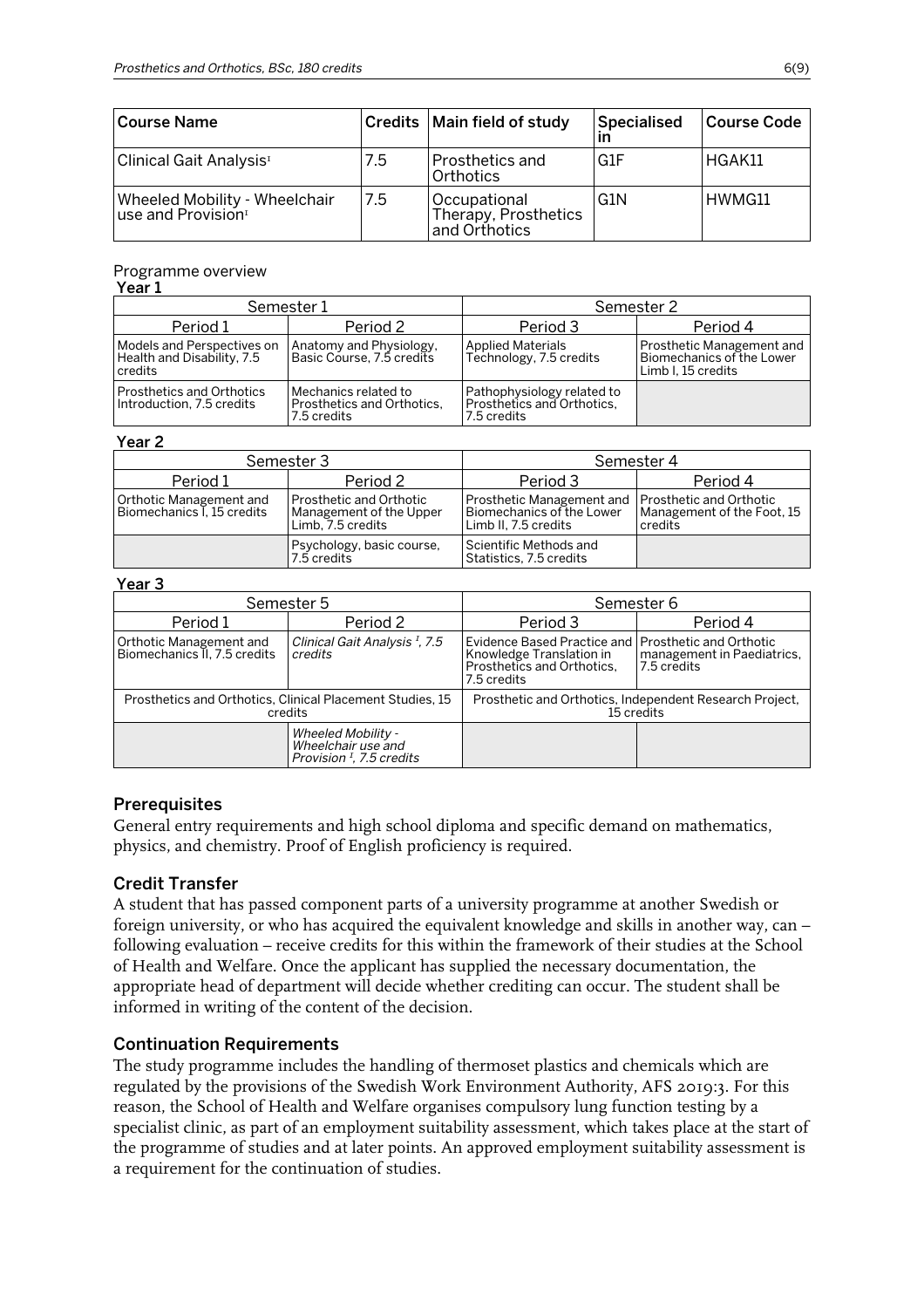The programme incorporates certain thresholds (detailed below) which must be completed in order to progress to the next level of study.

In order to start studies in term 2, it is required that the courses in term 1 have been completed.

To be allowed to start studies in term 3, it is required that the student has received a passing grade in all the included courses in term 1 and that the remaining courses in term 2 have been completed.

To be allowed to start studies in term  $\mu$ , it is required that the student has received a passing grade in all the included courses in terms 1 and 2 and that the remaining courses in term 3 have been completed.

To be allowed to start studies in term 5, it is required that the student has received a passing grade in all included courses in terms  $I$ , 2 and  $I$ , and that the remaining courses in term  $\mu$  are completed.

To be allowed to start studies in term 6, it is required that the student has received a passing grade in all included courses in terms  $I$ ,  $2$ ,  $3$  and  $4$  and that the remaining courses in term  $5$  are completed.

Verification of enrollment status will take place on 1 July before semesters 3 and 5. Verification of enrollment status takes place January 1 for term 4 and 6.

The course syllabus for each course may contain specific admission requirements.

#### Qualification Requirements

To be awarded the Bachelor of Science in Prosthetics and Orthotics, the student must have completed all course requirements amounting to 180 credits. To be awarded the Bachelor of Science with a major in Prosthetics and Orthotics, the student must have completed all course requirements amounting to 180 credits, of which at least 90 credits were awarded for a successive deepening within the main subject area of prosthetics and orthotics. For both degrees, the student must also – within the framework of the course requirements – have completed an independent thesis of at least 15 credits within the main subject area of prosthetics and orthotics (Annex 2, The Higher Education Ordinance SFS 1993:100 and subsequent amendments).

#### Degree and course certificates

The request for a degree certificate must be made using a specific form (the form is available on the university's website) which is then sent to the Student Office. Degree certificates are issued following the completion of the studies, on the condition that the degree results have been entered into the student records system. Degree certificates are issued on behalf of the School of Health and Welfare by a representative of the Student Office.

If the degree certificate applies to studies at more than one college/university, the certificate shall be issued by the college/university where the student most-recently passed an exam or completed their studies, unless otherwise agreed by the schools.

The request for a course certificate must be made using a specific form (the form is available on the university's website) which is then sent to the Student Office. The course certificate is issued on the condition that exam results have been entered into the student records system. Course certificates are issued on behalf of the School of Health and Welfare by a representative of the Student Office.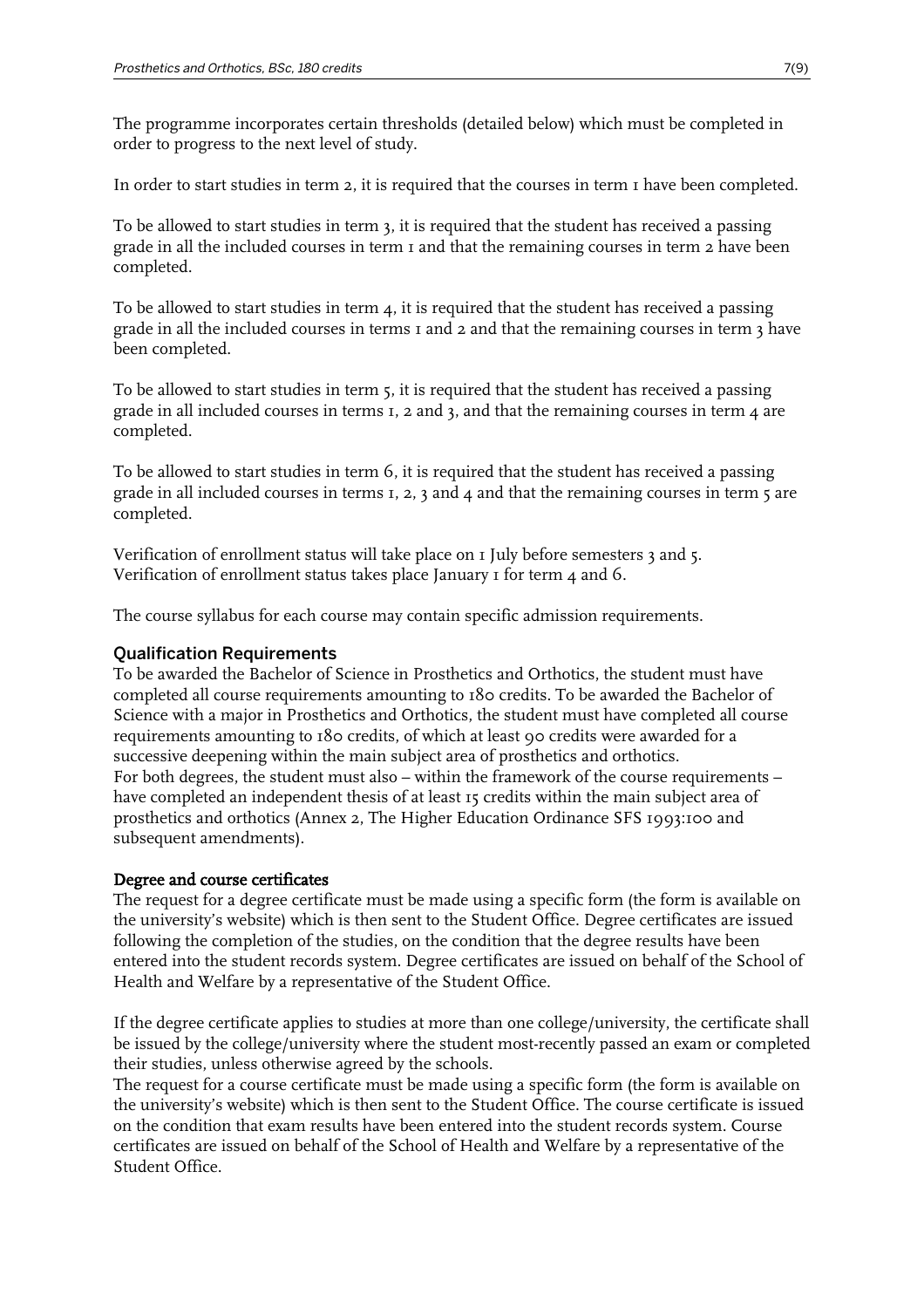#### Authentication

After the completion of course requirements corresponding to 180 credits, the School of Health and Welfare will, if requested by the student, issue a degree certificate which can constitute a qualifying document for the issuing of authentication by the National Board of Health and Welfare.

## Other Information

### Grades

In accordance with Jönköping University's regulations, the course syllabus shall specify which grades are used. Grades shall be determined by one of the teachers specifically appointed by the university (the examiner).

Grades are awarded according to a target-related 7-point scale: A, B, C, D, E, FX, F. The School of Health and Welfare can make use of an alternative grading system, which is decided by the Dean. In such a case, this will be indicated in the course syllabus.

#### Examination

Guidelines for examination, see Regulations and guidelines for first, second and third cycle education at Jönköping University.

## Approved leave of studies and the resumption of studies

Approved study leave can only be applied for (and granted) from the study programme, not from individual courses. Applications for approved study leave are made by the student using a specific form which is submitted to the Department of Rehabilitation. Approved study leave can be granted for a maximum of one (1) year. Extensions may be granted if there are extenuating circumstances. Decisions concerning approved study leave are made by the head of the department. The decision of the head of department is announced in writing and, if granted, the resumption of studies is planned between the head of department and the student. Studies are conducted in accordance with the study plan that applies at the time of resumption. The student reports to the Department of Rehabilitation when he/she wishes to resume studies. Decisions relating to the resumption of studies are made by the head of the department. Decisions are conveyed to the student in writing.

#### Non-completion of studies

Requests for the termination of studies of a programme or course must be made using a specific form and submitted by the student to the Department of Rehabilitation. Before the decision to terminate studies is made, the student is entitled to receive study guidance. The decision for the termination of studies is made by the head of the department, who is also responsible for ensuring that the student is deregistered from the course.

#### Temporary interruption of clinical placement studies

The School of Health and Welfare may suspend a student's participation in clinical placement studies or any other practical element of an ongoing course if the student has shown gross incompetence/unsuitability in the practical application of their studies on people. A student whose clinical placement studies or any other practical element has been suspended due to gross incompetence/unsuitability is not permitted to resume participation in the course until the course co-ordinator or examiner has performed checks and ascertained that the student possesses the necessary knowledge and skills. The reasons for the suspension must be stated in the decision to suspend the student's participation. Following the decision, an individual plan must be established for the student which shall state the shortcomings in knowledge and/or skills, the support that the student can expect to receive, how the checks shall proceed, when the first check shall take place and when any further checks shall be made.

#### Limitations on the number of occasions for placement